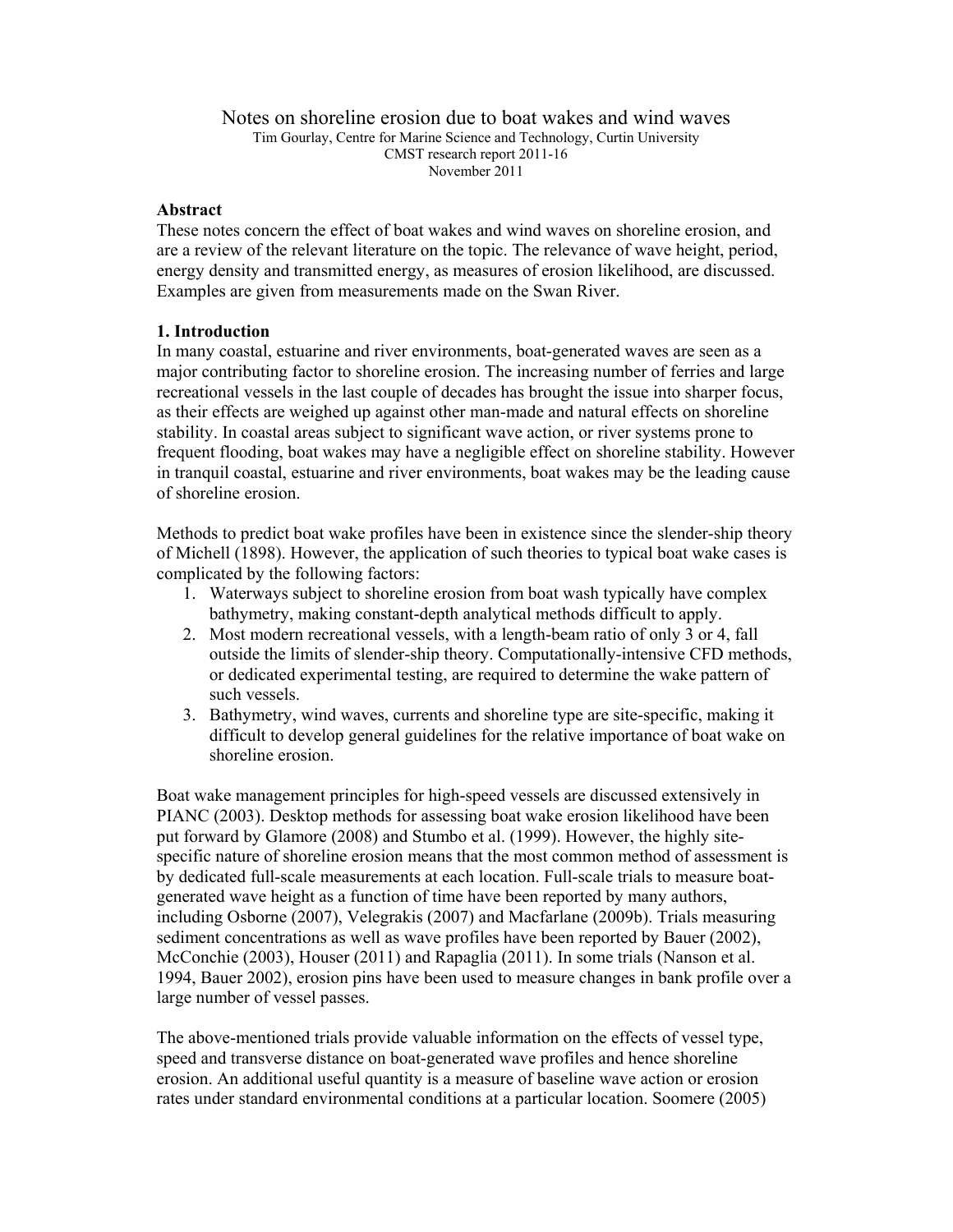and Kurennoy et al. (2009) performed comparisons of heights and periods between waves produced by high-speed ferries and natural wind waves in Tallinn Bay, Estonia. It was found that ferry wave heights were close to the maximum wind wave height, but ferry wave periods were much longer than maximum wind wave periods. Pattiaratchi & Hegge (1990) compared the estimated annual transmitted energy of boat- and wind waves on the Swan River, Western Australia. It was found that annual transmitted boat wave energy was much smaller than annual transmitted wind wave energy, due to the short duration of boat wakes and limited number of passing boats. However more recent research at the same location (Macfarlane 2009a, Gourlay 2010) found that at this time cumulative boat wake energy was of similar order to cumulative wind wave energy.

#### **2. Erosion due to wind waves**

Sediment transport due to wind waves is a well-established field in coastal engineering. According to USACE (2002), sediment transport may be separated into onshore-offshore and longshore components.

#### *2.1 Onshore-offshore transport*

Seabed sediment movement has been observed to commence at a certain threshold value of the near-bottom water particle velocity. For constant-velocity flow, such as in a steady stream, the threshold velocity depends on the seabed grain diameter and density (Bagnold 1963). For oscillatory motion due to water waves, the flow acceleration also affects the shear stress, so that the wave period is also important. Komar  $\&$  Miller (1973,1975) derived an empirical relation for water waves in the case of a laminar seabed boundary layer, corresponding to grain sizes less than 0.5mm (medium sands and finer). Seabed sediment movement was found to occur when the dimensionless relative stress satisfies

$$
\frac{\rho u_m^2}{(\rho_s - \rho)gD} \ge 0.30 \sqrt{\frac{d_0}{D}}
$$
\n(1)

Here  $\rho_s$  and  $\rho$  are the density of the sediment and water respectively, *D* is the diameter of the sediment grains, and  $g$  is the acceleration due to gravity.  $u_m$  is the near-bottom maximum water particle velocity and  $d_0$  is the corresponding orbital diameter. For linear waves,  $d_0$  is related to the wave height *H*, wavelength  $\lambda$  and water depth *h* through

$$
d_0 = \frac{H}{\sinh(2\pi h/\lambda)}
$$
 (2)

Once water particle velocities are sufficient to produce sediment movement, the movement onshore or offshore is governed by the "dimensionless fall time"

$$
F_0 = \frac{H_0}{V_f T} \tag{3}
$$

Here  $H_0$  is the deep water wave height, *T* is the wave period and  $V_f$  is the sediment fall velocity. When the dimensionless fall time is above a threshold value, offshore movement will occur (USACE 2002).

Shoreline erosion during storms is also affected by the changing beach slope. Storm surges raise the mean water level and allow waves to attack the higher, steeper sections of the beach, which are prone to undercutting and collapse (USACE 2002).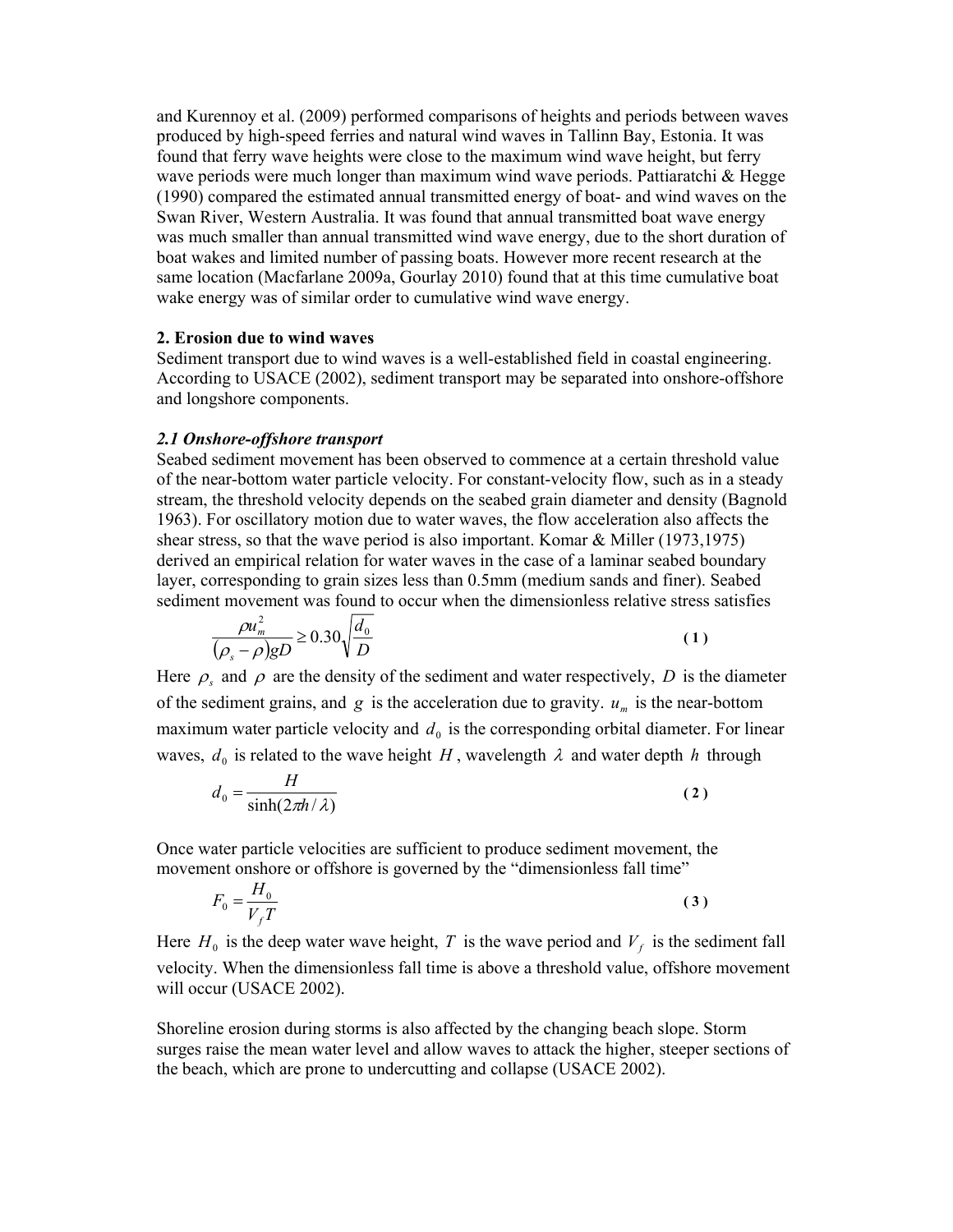### *2.2 Longshore transport*

Longshore sediment transport is typically assessed (USACE 2002) based on wave power, or "energy flux" per metre of wave front

$$
\overline{\overline{P}} = \overline{E}c_g
$$
 (4)

Here  $\overline{E}$  is the energy density per square metre of sea surface, while  $c<sub>e</sub>$  is the wave group

velocity. The component of wave power in the longshore direction is calculated from measured or modelled wave data, averaged over a long time period. The method is designed to assess long-term average sediment transport, since no threshold water particle velocity is applied for sediment movement, as is done in the onshore-offshore case.

### **3. Erosion due to boat waves**

Boat waves differ from wind waves in that although they can be of large height and long period, they have short duration. An example wave profile measured on the Swan River for a small vessel is shown in Figure 1.



**Figure 1: Exampled measured wave profile for a small vessel on the Swan River.** 

We see that the first few waves tend to be of small height and long period, followed by waves of large height and moderate period, and then a gradually decaying series of smaller waves. The spectrum of wave periods corresponds to a spectrum of wave directions, with each wave direction having a different speed, and hence period, so as to form a total wave field that remains steady relative to the boat (Newman 1977).

Trials to measure sediment concentrations caused by boat wakes have found that there are threshold values of wave height and period above which sediment concentrations are greatly increased (Nanson et al. 1994, Macfarlane et al. 2008, Rapaglia 2011). For example, measured sediment concentrations on the Gordon River (Nanson et al. 1994) were found to increase greatly at wave heights greater than 25cm and wave periods greater than 2.5s. The existence of such a threshold might be expected from the existence of a similar threshold for sediment movement due to wind waves (equation 1).

In river and estuarine environments, a primary difference between boat waves and wind waves is the wave period. For example, in the lower reaches of the Swan River, measured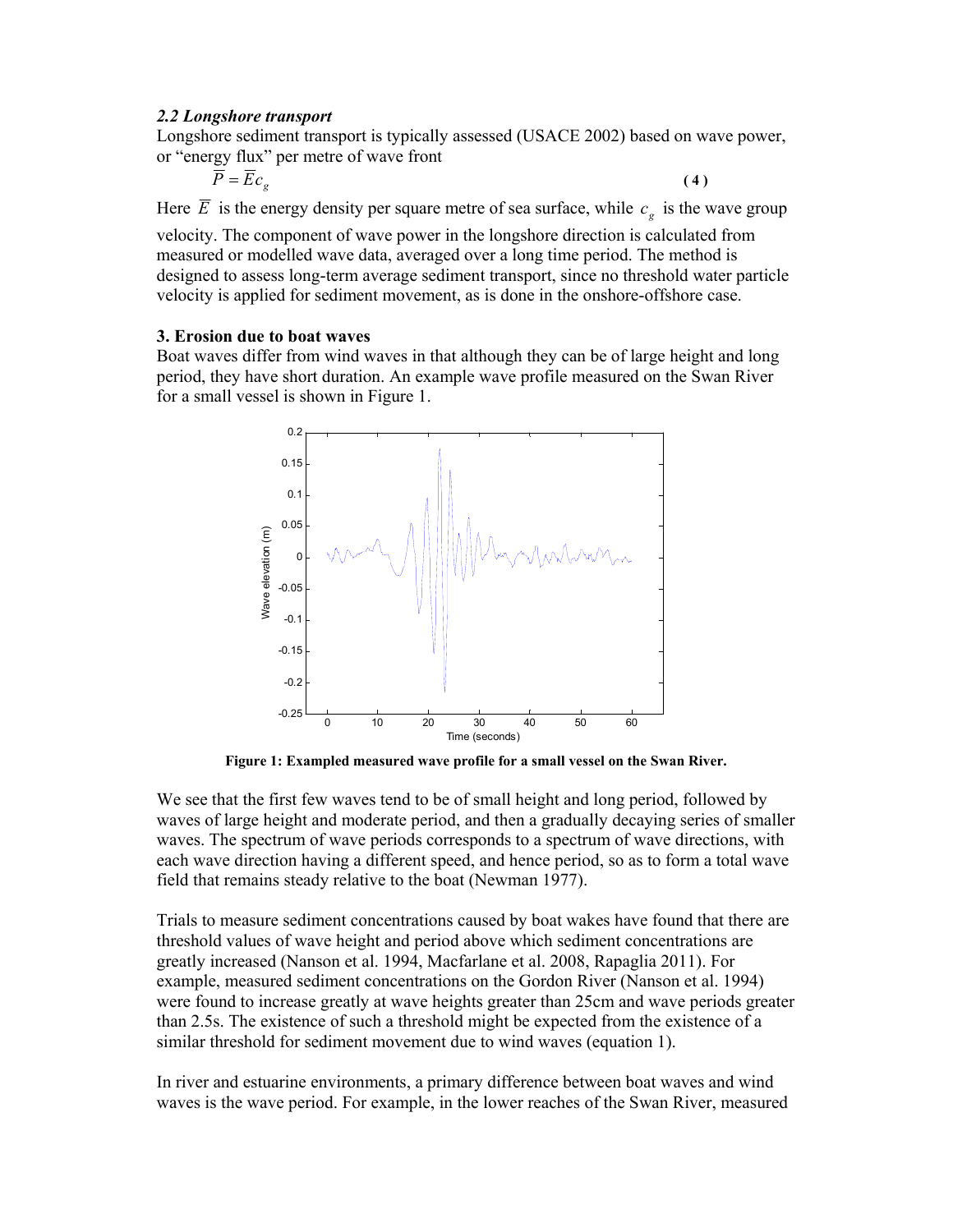wind wave periods were up to 2 seconds, while measured boat wave periods were up to 8 seconds (Gourlay 2010).

Wave period has the following effects relevant to shoreline erosion:

1. For the same wave height, water particle movement due to long-period waves is felt deeper, and water particle velocities at the seabed are larger.

2. Increasing wave period shifts the type of breaking wave from spilling, to plunging, to surging (USACE 2002), with the transitions depending on wave height and seabed slope. Therefore for gentle seabed slopes, longer wave period may shift the breaker type from spilling to powerful plunging; however for steep slopes, longer period may shift the breaker type from plunging to surging, in which much of the wave energy is reflected. 3. River bank vegetation is naturally adapted to the short period of wind waves, but not to the long periods which may be present in boat wakes. The introduction of long-period waves brings a new erosion mechanism to which riverbank vegetation may be susceptible (Macfarlane & Cox 2004).

The effect of wave period on water particle velocities may be analyzed with reference to the threshold near-bottom water particle velocity for sediment movement (equation 1, Komar & Miller 1973). This threshold also depends on the acceleration (through the particle orbital diameter) and so the effect of wave period is not obvious. We can plot the dimensionless relative stress (left-hand side of equation 1) against the threshold value (right-hand side of equation 1), in order to assess the effect of wave period on sediment movement. We use linear wave theory, and the following example values: wave height  $H = 0.3$ m, water depth  $h = 2.0$ m, sand grain diameter  $D = 0.5$ mm, sand grain to water density ratio  $\rho$  /  $\rho$  = 2.5. Results are shown in Figure 2.



**Figure 2: Dimensionless relative stress plotted against threshold value for sediment movement, showing effect of wave period at constant wave height** 

A large 0.3m wind wave in sheltered waters will typically have a period of around 2 seconds. At this wave period, the dimensionless relative stress at 2.0m depth is very small, and no sediment movement would be expected to occur for this example situation. However, a similar size boat wave with period 3-6 seconds is seen to produce a much higher seabed stress, which exceeds the erosion threshold. Sediment concentration boat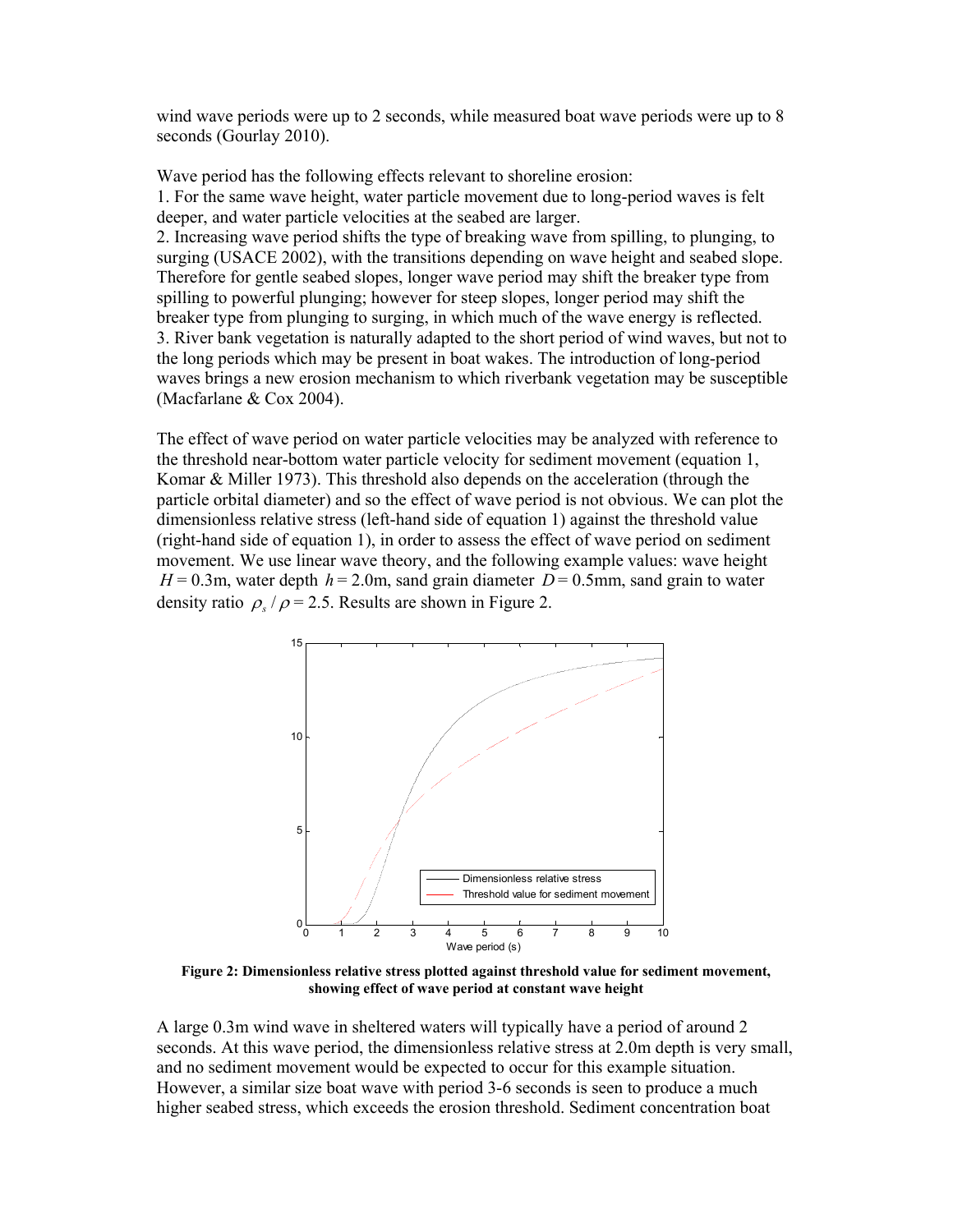wave trials described in Macfarlane et al. (2008) showed a correlation with wave period squared, which agrees with the equation of Komar & Miller (1973) at small wave periods. At very long wave periods, as shown in Figure 2, the shear stress starts to fall back towards the erosion threshold. Therefore it might be expected that the correlation between shoreline erosion and wave period squared may lose applicability at very long wave periods (e.g. greater than 6 seconds).

The effect of wave height on threshold sediment movement is more direct: the dimensionless relative stress is proportional to wave height squared, while the threshold is proportional to wave height. Therefore increasing the wave height monotonically increases the ability of surface waves to exceed the erosion threshold.

## **4. Comparing boat waves and wind waves**

Due to the vastly different nature of boat waves and wind waves, there is at present no widely-accepted method for making fair comparisons between boat- and wind waves with regard to shoreline erosion potential. Typical methods that may be used for comparing boat waves and wind waves are described below.

## *4.1 Maximum wave height and corresponding wave period*

From the preceding discussions, the one conclusive statement regarding wave-induced shoreline erosion is that increases monotonically with both wave height and wave period (except possibly at very long wave periods).

A way of characterizing the "maximum wave" within a measured boat wave profile is to find the largest height between an adjacent crest and trough (Macfarlane 2009b). The corresponding period of this "maximum wave" is found by doubling the time interval between the chosen peak and trough. This is generally not the longest period in the wave profile, and is subject to scatter when there are multiple waves with similar height but different periods. However it does serve to give the appropriate corresponding period  $(T<sub>m</sub>)$ for the maximum wave height  $(H_m)$ , which can be used as a comparison between boat waves and wind waves.

# *4.2 Transmitted wave energy*

The total energy transmitted by a boat wave profile may be compared between different boat wakes, and also serves to determine the annual energy transmission if boat frequency data are available. This annual energy transmission can be compared against corresponding wind wave transmitted energy (Pattiaratchi & Hegge 1990, Glamore 2008, Kurennoy et al. 2009). Such a comparison is similar to the energy flux method described above for longshore sediment transport due to wind waves. Transmitted wave energy is a particularly useful quantity in shoaling water, as it remains approximately constant as waves travel into shallower water, barring friction and reflection (Dean & Dalrymple 1991).

Transmitted wave energy is calculated from the wave power, or energy flux, given in equation (4). The wave energy density  $\overline{E}$  per square metre of water surface (USACE 2002) is found from

$$
\overline{E} = \frac{\rho g H^2}{8} \tag{5}
$$

The group velocity  $c_g$  is given according to finite-depth linear theory by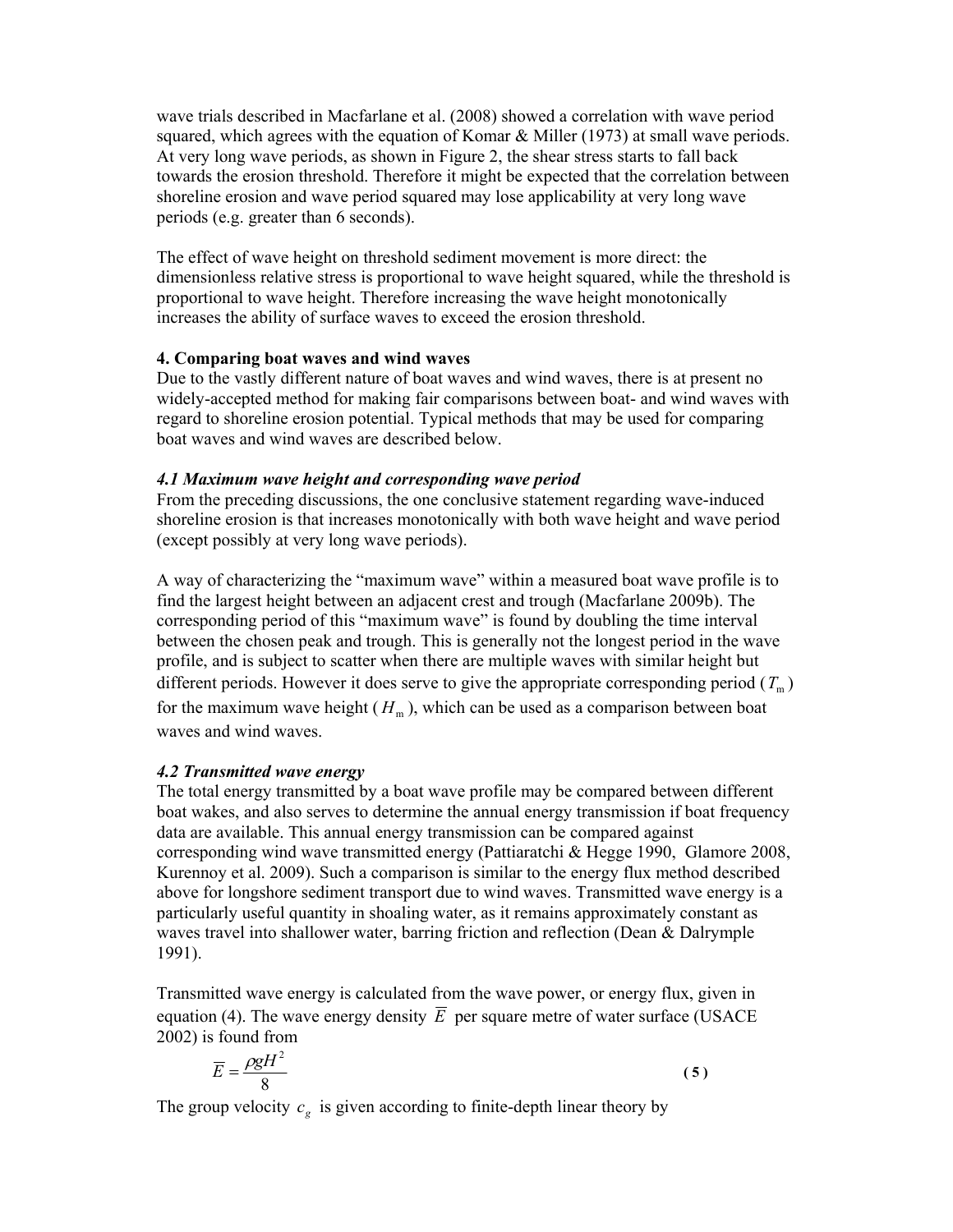$$
c_g = \frac{\lambda}{2T} \left( 1 + \frac{4\pi h/\lambda}{\sinh(4\pi h/\lambda)} \right) \tag{6}
$$

Transmitted wave energy  $E_t$  is found by integrating the wave power with time  $t$ , i.e.

$$
E_t = \int \overline{P} \, dt \tag{7}
$$

This gives the transmitted energy per metre of *wave front*. If the waves are unidirectional and this direction known, such as in the case of wind waves, the transmitted wave energy per metre of *shoreline* may be calculated based on the angle between the wind and the shore. However, such a quantity cannot be calculated for multi-directional boat waves based on wave measurements at a single location, so the transmitted energy per metre of wave front serves as a better comparison between wind- and boat waves.

The integral in (7) can be calculated over the entire boat wave profile, to determine the total energy transmitted by the boat wake. Because the boat wave profile consists of changing wave height and period, the integral (7) is best evaluated by breaking the wave elevation time trace up into individual half-wavelengths between each neighbouring peak and trough. This process is illustrated in Figure 3.



**Figure 3: Method for breaking wave elevation time trace into individual half-wave-periods** 

The total transmitted wave energy is found by summing the contributions due to each halfwave-period, i.e.

$$
E_t = \sum_n \overline{P}_n \frac{T_n}{2}
$$
 (8)

Here  $\overline{P}_n$  is calculated from  $H_n$ ,  $T_n$  using the standard relations (4,5,6). For example, in deep water the transmitted wave energy becomes

$$
E_t = \sum_n \frac{\rho g^2 H_n^2 T_n^2}{64\pi} \tag{9}
$$

If wind waves are present at the time of the boat wake measurements, these can be filtered out under certain conditions. Kurennoy et al. (2009) undertook measurements of highspeed vessel wake near the port of Tallinn, Estonia. They found that for small-to-medium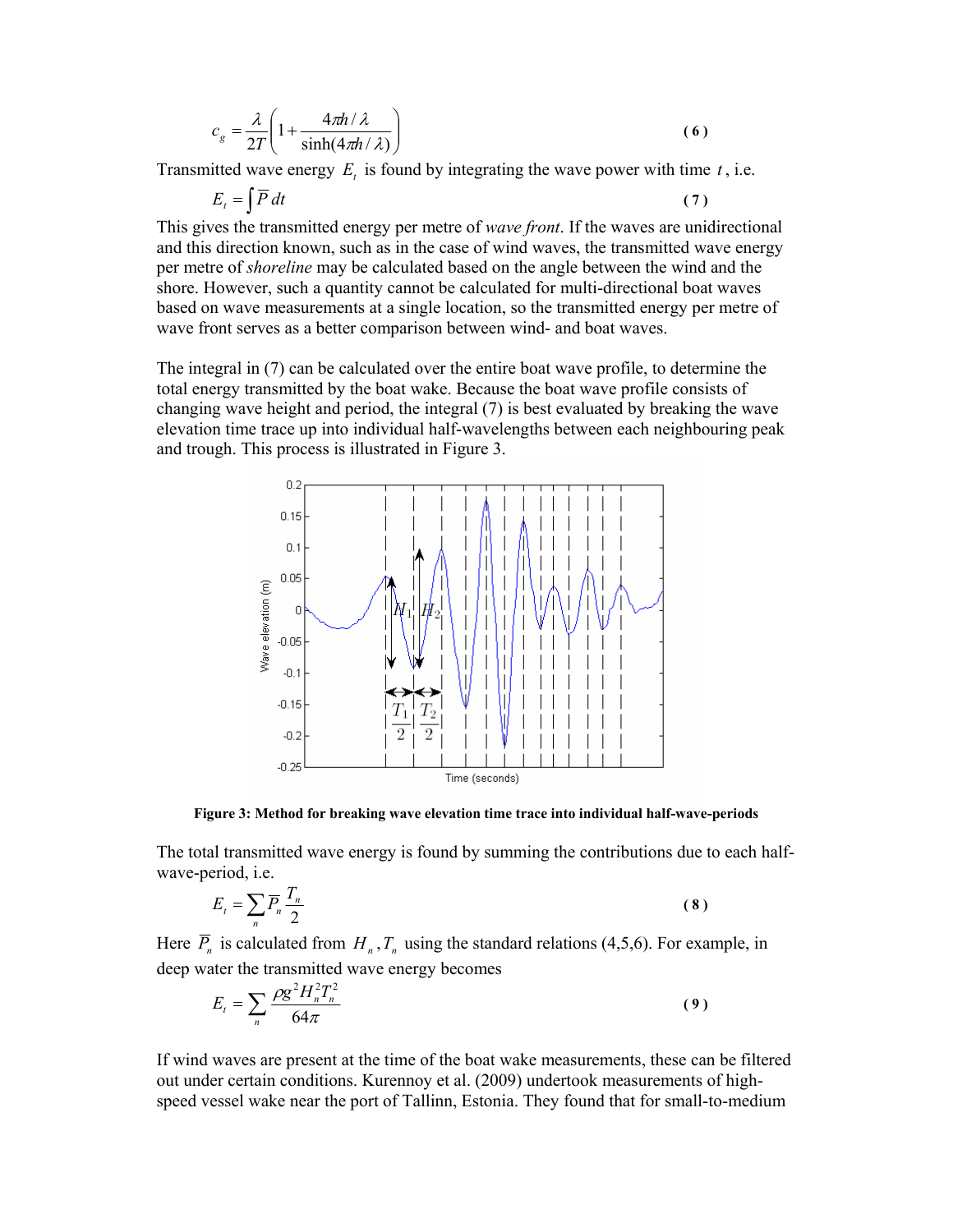wind waves, the wind wave spectrum occupied a higher frequency band than the wake of high-speed vessels, so could be removed by a low-pass filter with cutoff 2.5 seconds.

A problem with the transmitted wave energy calculation is the amount of energy contained in the decaying wave train, which is extremely variable. In some cases, a significant proportion of the transmitted wave energy is contained in the small transverse waves at the end of the measured wave elevation time trace. An example is

shown in Figure 4 and Figure 5, which were measured at very similar speed, but travelling in different directions, and with different time available for the wave pattern to develop.



**Figure 4: Measured wave profile for Haines Hunter 680 at Ashfield Parade, Swan River. Speed 8.4 knots, transverse distance 23m, travelling upriver. Total transmitted energy 1420 Joules per metre of wave front, over 60 second timeframe shown.** 



**Figure 5: Measured wave profile for Haines Hunter 680 at Ashfield Parade, Swan River. Speed 8.7 knots, transverse distance 20m, travelling downriver. Total transmitted energy 990 Joules per metre of wave front, over 60 second timeframe shown.**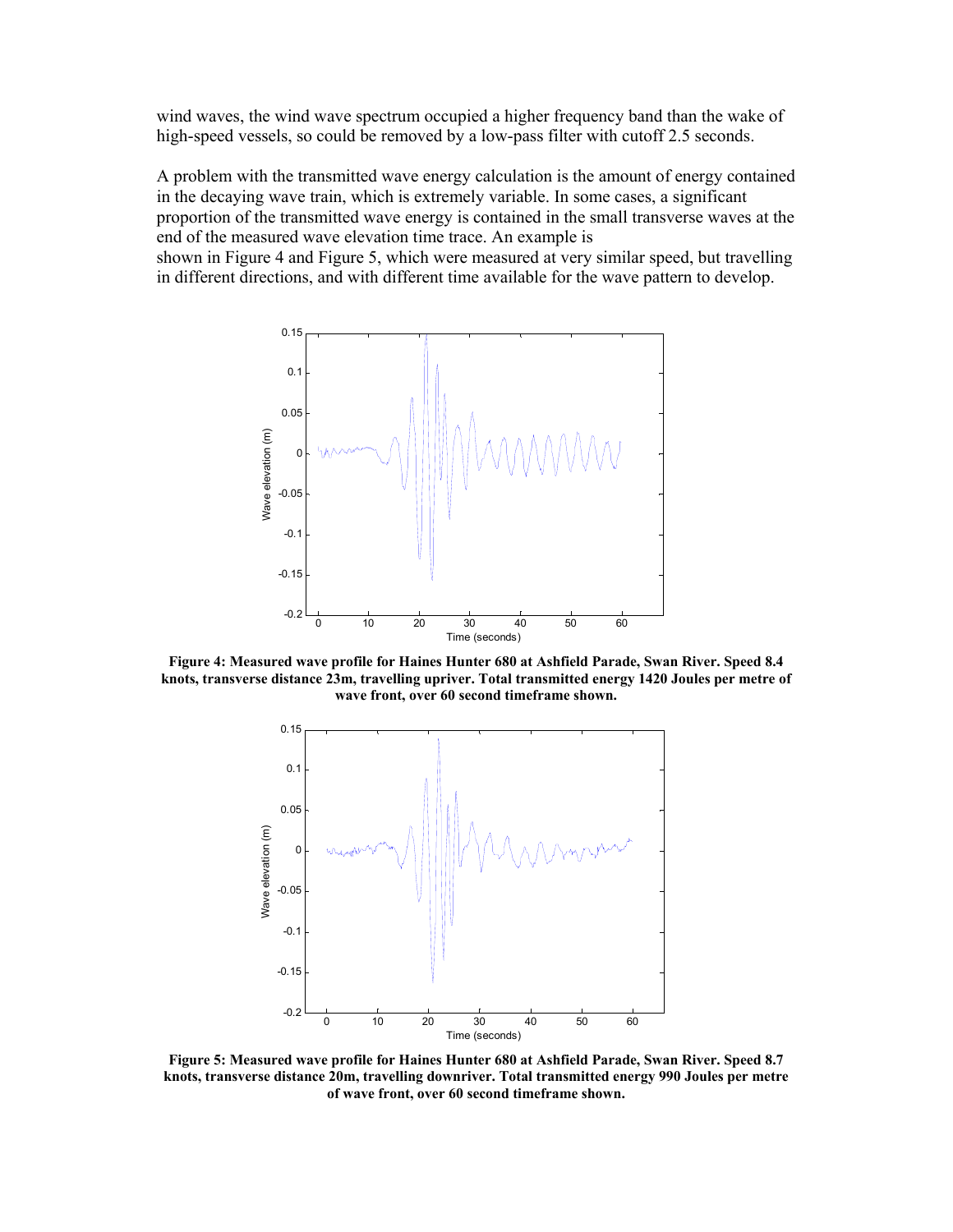We see that although the dominant waves in the wake are very similar between the two cases, the later transverse waves are much smaller in the second case. This may be a consequence of the difference between travelling upriver and downriver (although no current was present), and the corresponding slightly different amount of time for the wave system to develop. In any case, this example serves as a caution on the sensitivity of the transmitted energy to the decaying wave profile. This topic is discussed in Kurennoy et al. (2009), including the extra difficulty in treating the decaying wave train when wind waves are present.

### *4.3 Spectral energy*

The average wave energy, per square metre of sea surface, over a given time interval  $T_H$ is proportional to the variance  $m_0$ . The variance is calculated (Lloyd 1989) from the wave elevation  $\eta(t)$  through

$$
m_0 = \frac{1}{T_H} \int_0^{T_H} \eta^2 dt
$$
 (10)

This method gives a direct energy measure based on the integrated wave elevation time trace, and a similar method can also be employed to determine an energy density spectrum as a function of wave frequency, as done by Velegrakis et al. (2007). The drawbacks to this method are that the energy calculated is per square metre of water surface, rather than transmitted energy; also the solution is sensitive to the time interval  $T_H$  chosen.

### *4.4 Energy per wavelength*

The energy per wavelength, per metre of wave front (Dean and Dalrymple 1991) has also been used as a measure of the erosion potential of boat waves (Macfarlane & Cox 2004). Care should be taken when applying this method in shoaling water, as the wavelength of a given wave frequency, and the energy per wavelength, are sensitive to water depth (Dean and Dalrymple 1991).

## **5. Conclusions**

Due to the site-specific nature of boat waves and associated erosion, full-scale measurements remain the method of choice for assessing the erosion potential of boat waves as compared to natural processes. The basic properties of boat wakes and wind waves have been reviewed in terms of erosion potential. It appears that wave period is at least as important as wave height, due to the increased seabed particle velocities and often plunging breakers associated with long wave periods, as well as the fact that riverbanks are not naturally adapted to long wave periods.

Various methods have been reviewed for comparing boat- and wind-waves, including maximum wave height and corresponding wave period, transmitted wave energy, spectral energy density, and energy per wavelength. None of the methods are entirely satisfactory. Maximum wave height and period comparisons do not take into account the difference in duration between boat- and wind-wave events. Transmitted energy comparisons do not take into account the threshold seabed shear stress for sediment movement. Spectral energy density does not reflect the physics of energy transfer to the shore, and is sensitive to wake duration. Energy per wavelength is difficult to apply in shoaling water.

Ideally, cumulative transmitted wave energy above the site-specific erosion threshold would be used to compare boat- and wind-waves, however this is difficult to calculate in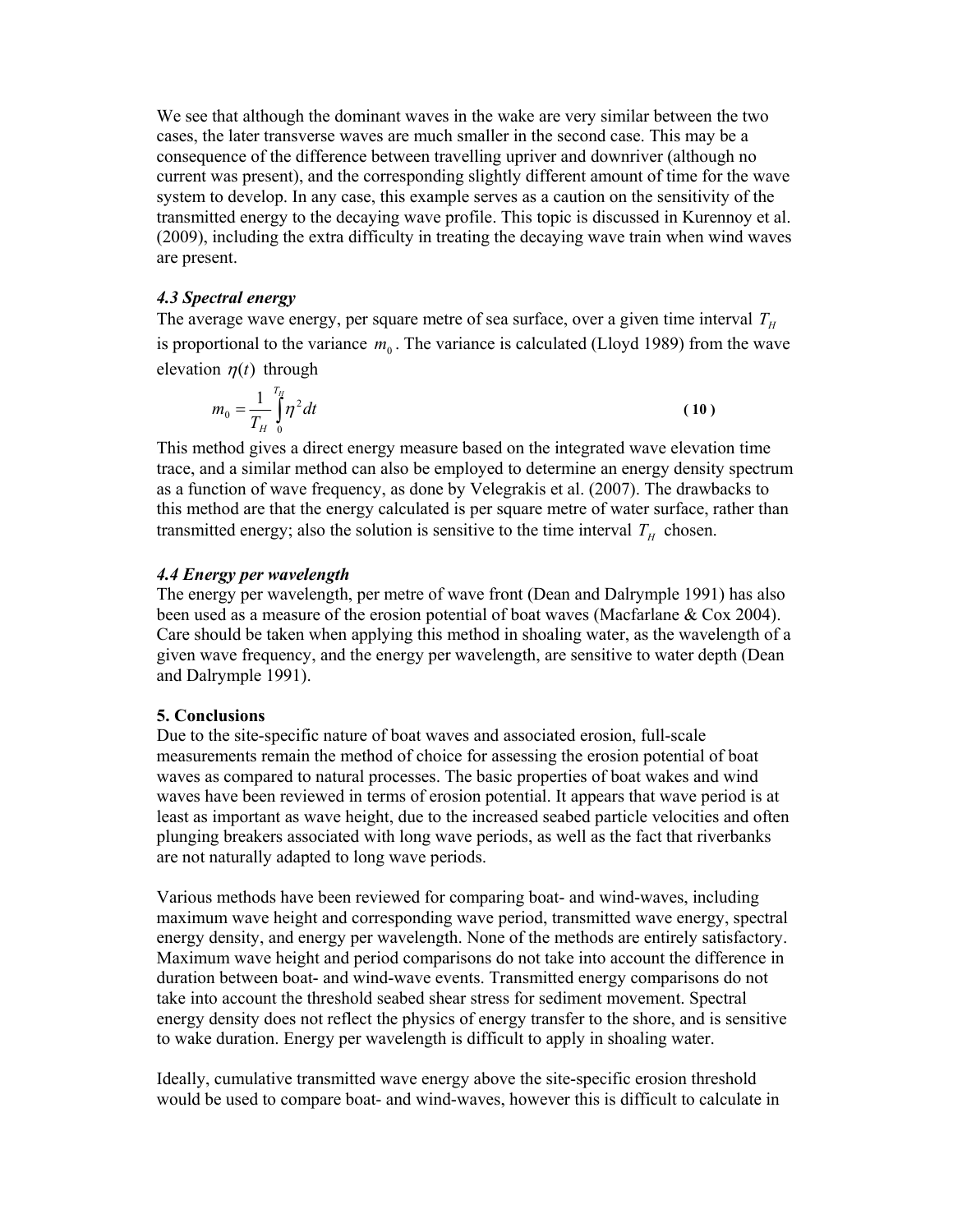practice. Otherwise, maximum wave height and corresponding wave period, and transmitted wave energy, probably form the most useful practical quantities for comparison between boat- and wind-waves in terms of shoreline erosion potential.

#### **6. Acknowledgement**

The author acknowledges valuable discussions on the topic with Gregor Macfarlane from the Australian Maritime College, during collaboration on the Swan River research (Macfarlane 2009a, Gourlay 2010).

### **7. References**

- Bagnold, R.A., 1963. Mechanics of marine sedimentation. In M.N. Hill (Ed.), The Sea, Volume 3: The Earth Beneath the Sea. Interscience Publishing, 507−582.
- Bauer, B.O., Lorang, M.S., Sherman, D.J., 2002. Estimating boat-wake-induced levee erosion using sediment suspension measurements. Journal of Waterway, Port, Coastal and Ocean Engineering 128, 152−162.
- Dean, R.G., Dalrymple, R.A., 1991. Water Wave Mechanics for Scientists and Engineers. World Scientific.
- Glamore, W.C., 2008. A decision support tool for assessing the impact of boat wake waves on inland waterways. On Course 133, October 2008.
- Gourlay, T.P., 2010. Full-scale boat wake and wind wave trials on the Swan River. Centre for Marine Science and Technology report 2010-06, for Swan River Trust.
- Houser, C., 2011. Sediment resuspension by vessel-generated waves along the Savannah River, Georgia. Journal of Waterway, Port, Coastal, and Ocean Engineering. doi:10.1061/(ASCE)WW.1943-5460.0000088.
- Komar, P.D., Miller, M.C., 1973. The threshold of sediment movement under oscillatory water waves. Journal of Sedimentary Petrology 43, 1101−1110.
- Komar, P.D., Miller, M.C., 1975. On the comparison between the threshold of sediment motion under waves and unidirectional currents with a discussion of the practical evaluation of the threshold. Journal of Sedimentary Petrology 45, 362−367.
- Kurennoy, D., Soomere, T., Parnell, K.E., 2009. Variability in the properties of wakes generated by high-speed ferries. Journal of Coastal Research, SI 56, 519–523.
- Lloyd, A.R.J.M. 1989 Seakeeping: Ship Behaviour in Rough Weather. Ellis Horwood.
- Macfarlane, G.J., Cox, G., 2004. The development of vessel wave wake criteria for the Noosa and Brisbane Rivers in Southeast Queensland. Fifth International Conference on Coastal Environment – Environmental Problems in Coastal Regions, Alicante.
- Macfarlane, G.J., Cox, G., Bradbury, J., 2008. Bank erosion from small craft wave wake in sheltered waterways. RINA Transactions, Part B: International Journal of Small Craft Technology 150, 33−48.
- Macfarlane, G.J., 2009a. Investigation into the effect of wash of boats and wind waves on the Swan River. Australian Maritime College report 09/G/17, for Swan River Trust.
- Macfarlane, G.J., 2009b. Correlation of prototype and model-scale wave wake characteristics of a catamaran. Marine Technology 46, 1−15.
- McConchie, J.A., Toleman, I.E.J., 2003. Boat wakes as a cause of riverbank erosion: a case study from the Waikato River, New Zealand. Journal of Hydrology (NZ) 42, 163−179.
- Michell, J.H., 1898. The wave-resistance of a ship. Philosophical Magazine 45, 106−123.